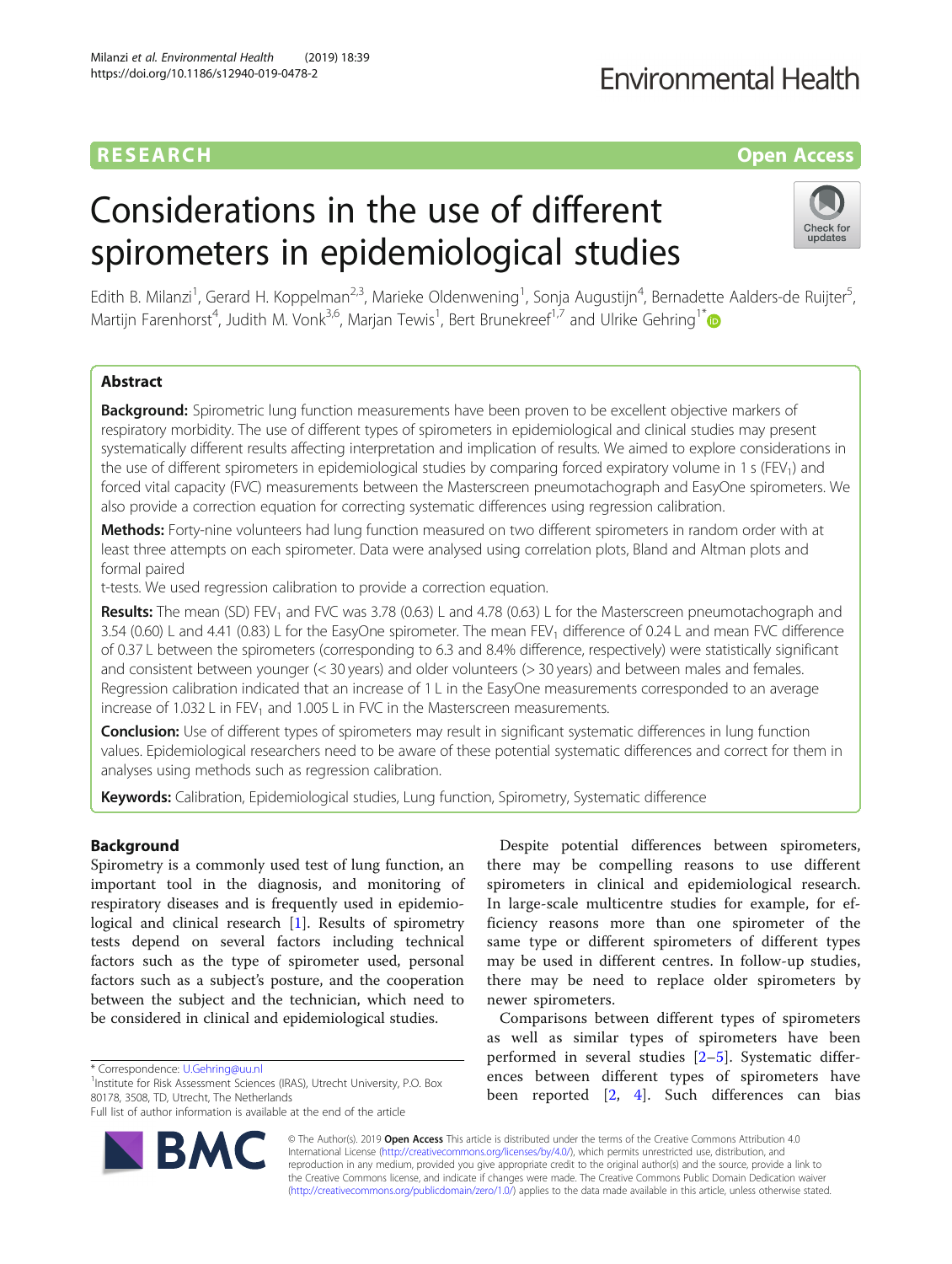exposure-health relationships in studies where the use of a specific spirometer is associated with exposure, e.g. in multi-centre studies of effects of ambient air pollution where different spirometers are used in different study regions with different levels of exposure. Adjustment for type of spirometer is one possibility to account for systematic differences between spirometers. However, this may result in over-adjustment if region is also an important determinant of exposure. Methods such as regression calibration are more suitable in such situations, but require data on comparability of devices [\[6](#page-7-0)].

In this study we compared  $FEV<sub>1</sub>$  and  $FVC$  measurements from two widely used spirometers - the Masterscreen pneumotachograph and the EasyOne spirometer that were simultaneously used in the Prevention and Incidence of Asthma and Mite Allergy (PIAMA) birth cohort study. We also investigated comparability between two EasyOne spirometers. We used the obtained measurements to provide a correction equation to adjust for differences between the spirometers in an epidemiological study.

#### Methods

#### Comparison study design and study population

Two series of spirometry tests were performed in volunteers by trained research staff between April and May 2017. In the first test series that we consider to be our main comparison performed at the University Medical Centre Groningen, we compared the Masterscreen pneumotachograph with an EasyOne spirometer (referred to here as EasyOne1). Two highly experienced and trained technicians conducted spirometry measurements in the first test series (one with the Masterscreen pneumotachograph and one with the EasyOne1). We let each technician use a different spirometer by design to reflect a real-life multicentre research setting where different spirometers are used in different centers by different technicians. In the second series, one of the technicians involved in the first test series performed the tests at Utrecht University, and the EasyOne1 from the first series was compared to a second EasyOne spirometer of the same generation, referred to as EasyOne2 (both purchased in 2008). In both series, all volunteers performed tests on both spirometers in random order but in immediate succession to eliminate confounding by individual characteristics. Forced expiratory volume in 1 s  $(FEV_1)$  and forced vital capacity  $(FVC)$  were measured in sitting position, while wearing a nose clip. Measurements that fulfilled the ATS/ERS criteria [\[1](#page-7-0)] were included in the analysis  $(n = 45)$  for each of the series). In addition, test results were included which did not meet these criteria (difference between the largest and next largest value  $\leq 150$  mL for  $FEV_1$  and FVC), but which were obtained from otherwise technically acceptable flow-volume curves with the difference between the largest and next largest values for FEV<sub>1</sub> and FVC  $\leq$  200 mL, (n = 4 for each of the two series) as in previous analyses [[7\]](#page-7-0). Zero flow was established before each measurement with both devices. For each test series, the final study population consisted of 49 volunteers. Information on ethnicity, self-reported weight, height and age of volunteers was also collected.

#### The PIAMA cohort

The PIAMA birth cohort is a Dutch population-based study that started in 1996/97 with 3963 new-borns and has been extensively described elsewhere [\[8](#page-7-0)]. Follow-ups were conducted at the child's age of 3 months, yearly until age 8, and then at ages 11, 14, 16 and 17 years. Medical examinations with measurements of lung function including  $FEV<sub>1</sub>$  and  $FVC$  and anthropometric characteristics such as weight and height were conducted at ages 8, 12 and 16. At age 16, lung function measurements were obtained in 721 participants. Both the Masterscreen pneumotachograph (CareFusion, Yorba Linda, CA, USA) and Easy One spirometers (NDD Medical Technologies, Inc., Switzerland) were used to measure  $FEV<sub>1</sub>$  and  $FVC$  at age 16 in two centres, Groningen and Utrecht respectively. We applied the correction equation in the current study to lung function data from the PIAMA cohort measured at age 16.

Ethical approval of the current study was obtained from medical ethical review board from University Medical Center Groningen (ref no. M17.220613) and all volunteers provided consent to participate.

#### Spirometers

We used two EasyOne spirometers (NDD Medical Technologies, Inc., Switzerland) and the Jaeger Masterscreen pneumotachograph spirometer (CareFusion, Yorba Linda, CA, USA).

The Masterscreen pneumotachograph is one of the most widely used pulmonary function systems. It measures lung volumes indirectly with a pneumotachograph using the pressure difference over a small, fixed resistance, offered by a fine metal mesh [[9](#page-7-0)]. In brief, it measures the pressure drop when a patient blows into the device. The pressure drop divided by the resistance of the pneumotachograph yields the flow, which can be transformed into a volume by time integration  $[10]$  $[10]$ . It is sensitive to temperature, humidity and atmospheric pressure of surrounding air and therefore requires constant calibration.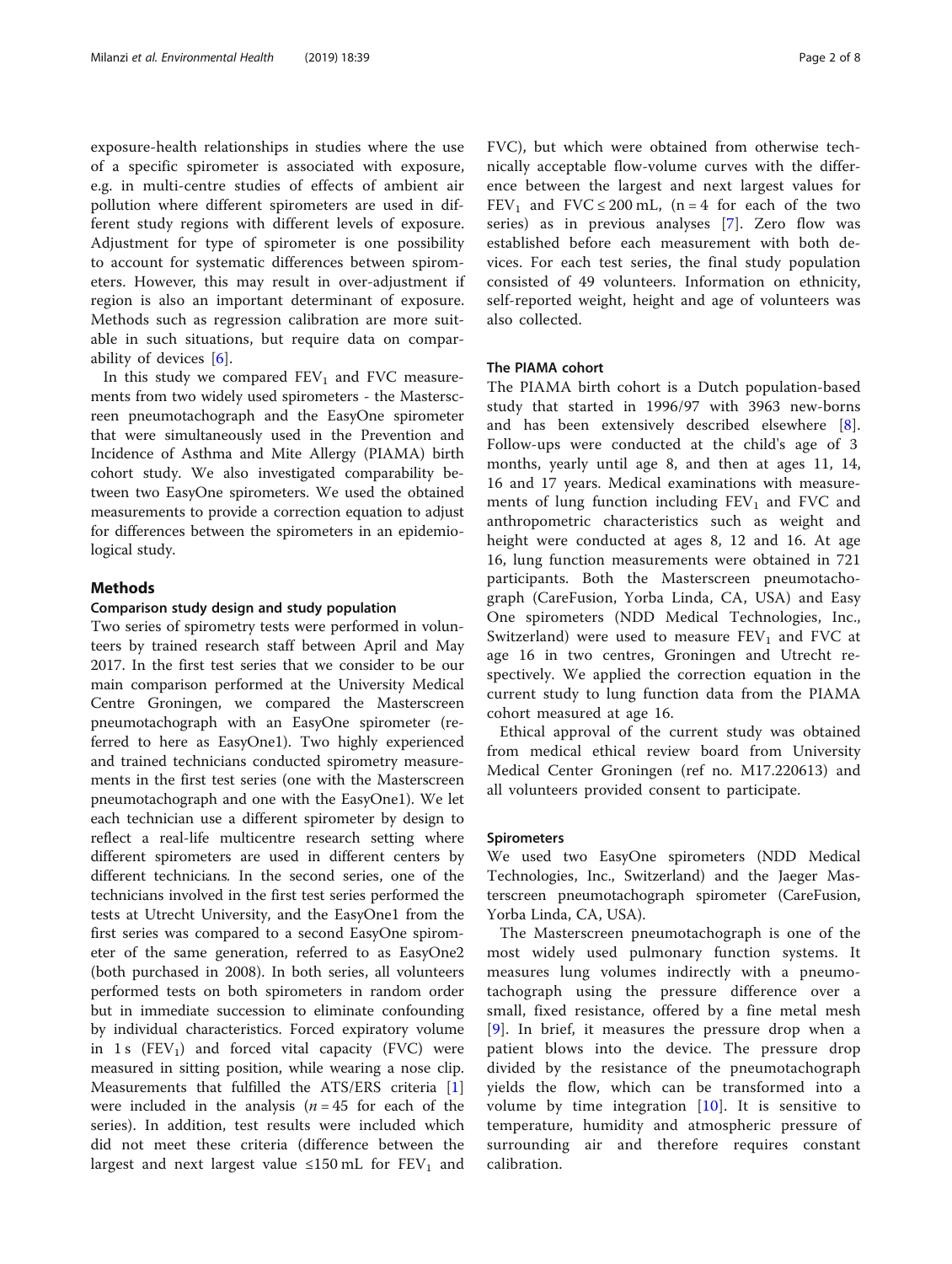<span id="page-2-0"></span>The EasyOne spirometer is a handheld standalone flow-sensing instrument that requires no calibration though calibration can be checked with a syringe [\[11\]](#page-7-0). Unlike the Masterscreen pneumotachograph, the EasyOne spirometer incorporates an ultrasonic flow sensor to measure the flow of air in and out of the patients' lungs. Ultrasonic flow measurements are independent of gas composition, pressure, temperature, and humidity and therefore inaccuracy is reduced due to the mentioned factors [\[12](#page-7-0)].

#### Statistical analysis

Sample size calculations were performed based on a standard deviation (SD) for  $FEV_1$  of 0.5 L. With a significance

**Table 1** Study population characteristics

level of 0.05, 44 volunteers were required to detect a mean difference of 0.3 L between the spirometers with 80% power.

Correlations and agreement between spirometry measurements performed with the different spirometers were assessed with scatterplots, Pearson correlation coefficients and Bland and Altman plots [[13\]](#page-7-0). Significance of differences between spirometers (within persons) was tested with paired t-tests.

In the absence of a gold standard, we computed the percent predicted  $FEV_1$  and  $FVC$  according to sex, age, height, and ethnicity based on reference regression equations developed by the Global Lung Function Initiative  $(GLI)$  [\[14\]](#page-7-0) to assess which of the two spirometers most likely gives a better estimate of the lung function.

| Masterscreen vs EasyOne1                                  | Overall $(N = 49)$ | Males ( $N = 15$ ) | Females( $N = 34$ ) |
|-----------------------------------------------------------|--------------------|--------------------|---------------------|
| Age (years) – mean (SD)                                   | 30.2 (10.9)        | 29.2 (10.8)        | 30.8 (11.1)         |
| Age $\leq$ 30 years $- N$ (%)                             | 32(65)             | 12 (66)            | 29 (67)             |
| Ethnicity-N (%)                                           |                    |                    |                     |
| Caucasian                                                 | 49 (100)           | 15 (100)           | 34 (100)            |
| Weight (Kg) – mean (SD)                                   | 68.9 (11.3)        | 72.6 (11.9)        | 66.9 (10.6)         |
| Height (m) - mean (SD)                                    | 1.74(8.32)         | 1.81(6.46)         | 1.70(6.57)          |
| $FEV1Masterscreen (L) - mean (SD)$                        | 3.78(0.63)         | 4.38 (0.62)        | 3.51(0.43)          |
| $FEV1EasyOne 1 - mean (SD)$                               | 3.54(0.60)         | 4.11 (0.57)        | 3.29 (0.42)         |
| FVC Masterscreen (L) – mean (SD)                          | 4.78 (0.85)        | 5.77 (0.76)        | 4.35(0.42)          |
| FVCEasyOne1 (L) - mean (SD)                               | 4.41 (0.83)        | 5.35 (0.74)        | 4.01(0.44)          |
| FEV <sub>1</sub> Masterscreen mean (SD) percent predicted | 98.3 (11.1)        | 93.6 (10.5)        | 100.4 (10.8)        |
| FEV <sub>1</sub> EasyOne1 mean (SD) percent predicted     | 92.3 (10.8)        | 87.9 (9.9)         | 94.2 (10.7)         |
| FVC Masterscreen mean (SD) percent predicted              | 103.7 (10.5)       | 101.2 (11.4)       | 104(10.1)           |
| FVC EasyOne1 mean (SD) percent predicted                  | 95.5 (10.5)        | 93.8 (12.2)        | 96.2 (9.87)         |
| EasyOne1 vs EasyOne2                                      | Overall $(N = 49)$ | Males ( $N = 17$ ) | Females $(N = 32)$  |
| Age (years) - mean (SD)                                   | 35.1 (11.4)        | 32.8 (10.4)        | 37.4 (12.1)         |
| Age $\leq$ 30 years $- N$ (%)                             | 23 (46)            | 11(47)             | 12 (52)             |
| Ethnicity- $N$ (%)                                        |                    |                    |                     |
| Caucasian                                                 | 43 (88)            | 15 (88)            | 28 (88)             |
| Asian                                                     | 4(8)               | 2(12)              | 2(6)                |
| Other                                                     | 2(4)               | 0(0)               | 2(6)                |
| Weight (Kg) – mean (SD)                                   | 68.1 (10.1)        | 76.1 (9.3)         | 63.7(7.7)           |
| Height (m) – mean (SD)                                    | 1.71(0.11)         | 1.82 (0.72)        | 1.65(0.86)          |
| $FEV_1EasyOne 1(L) - mean (SD)$                           | 3.50(0.85)         | 4.33(0.63)         | 3.05(0.58)          |
| $FEV_1EasyOne 2 (L) - mean (SD)$                          | 3.46 (0.84)        | 4.27(0.62)         | 3.03 (0.58)         |
| FVCEasyOne1(L) - mean (SD)                                | 4.31 (1.05)        | 5.45(0.64)         | 3.71 (0.65)         |
| FVCEasyOne2 (L) - mean (SD)                               | 4.27 (1.04)        | 5.38(0.65)         | 3.68(0.66)          |
| FEV <sub>1</sub> EasyOne1 mean (SD) percent predicted     | 95.8 (11.1)        | 92.8 (12.2)        | 97.4 (10.2)         |
| FEV <sub>1</sub> EasyOne2 mean (SD) percent predicted     | 94.8 (11.2)        | 91.5 (12.1)        | 96.5 (10.5)         |
| FVCEasyOne1mean (SD) percent predicted                    | 97.4 (9.9)         | 96.1 (11.1)        | 98.1 (9.3)          |
| FVCEasyOne2mean (SD) percent predicted                    | 96.5 (10.2)        | 94.8 (11.1)        | 97.4 (9.7)          |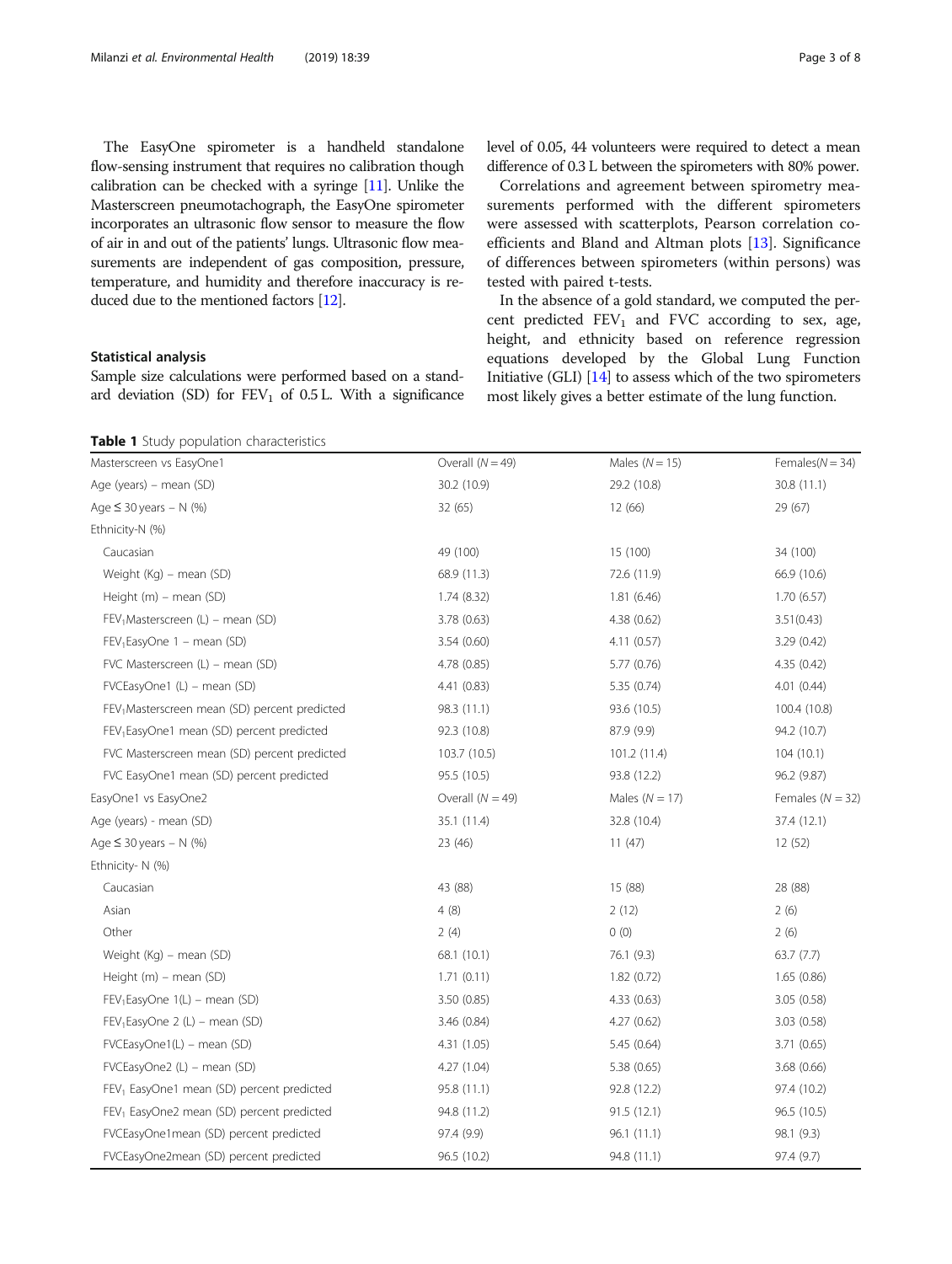Moreover, we used the data from the first test series to provide a correction equation by regressing measurements from the Masterscreen pneumotachograph on the measurements obtained by the EasyOne1 spirometer as follows:

 $FEV<sub>1</sub>Masterscreen = \alpha + \beta^* FEV<sub>1</sub>EasyOne1$  $FVCMasterscreen = \alpha + \beta^* FVCEasyOne1$ 

The regression coefficients can be used to correct for systematic differences in epidemiological analyses and we showed this by applying the equation to lung function data from the PIAMA birth cohort collected at age 16. Data were analysed using SAS version 9.4 (The SAS Institute, Cary, NC, USA).

#### Results

Table [1](#page-2-0) shows characteristics of the volunteers that participated in the two series of spirometer comparisons. On average, the  $FEV_1$  and  $FVC$  as measured by the Masterscreen pneumotachograph were significantly higher than the  $FEV_1$  and  $FVC$  as measured by the EasyOne1 spirometer (FEV<sub>1</sub>:  $3.78$  L vs  $3.54$  L, mean difference 0.24 L, p-value < 0.0001; FVC: 4.78 L vs 4.41 L, mean difference  $0.37 L$ , *p*-value < 0.0001). The  $0.24 L$ and 0.37 L mean differences, correspond to a 6.3% decrease in  $FEV<sub>1</sub>$  switching from the Masterscreen pneumotachograph to the EasyOne1 spirometer and 8.4% decrease in FVC switching from the Masterscreen pneumotachograph to the EasyOne1 spirometer respectively. Differences in  $FEV<sub>1</sub>$  and FVC between the two EasyOne spirometers were small i.e.  $FEV<sub>1</sub>: 3.50 L$  vs 3.46 L with a mean difference of 0.03 L, p-value < 0.003 and FVC: 4.31 L vs 4.27 L mean difference, 0.04 L, p-value < 0.003, respectively. The mean differences correspond to a 1.1% decrease in  $FEV_1$  switching from the Easy-One1 to the EasyOne2 spirometer and 0.9% decrease in FVC switching from the EasyOne1 to the Easy-One2 spirometer (Tables [1](#page-2-0) and 2). The observed differences between the spirometers were similar in males and females and in younger and older volunteers (Table 2).

Measurements were highly correlated  $(r = 0.98$  for the first test series and  $r = 0.99$  for the second test series for both  $FEV<sub>1</sub>$  and FVC) indicating a strong linear relation-ship, which deviates from identity (Fig. [1](#page-4-0)) for  $FEV<sub>1</sub>$  (but not FVC) in the first test series, but not for the second test series. The Bland and Altman plots show that the mean differences are consistently larger than zero indicating a systematic difference between the two spirometers with the Masterscreen pneumotachograph consistently producing higher values than the EasyOne1. There was no systematic difference between the two EasyOne1 and EasyOne2 measurements (Fig. [2\)](#page-5-0).

Table 2 Mean differences (with confidence intervals): Masterscreen vs EasyOne1 and EasyOne1 vs EasyOne2, overall and by age and sex

|                        |    | $FEV_1(L)$ |                 | $FVC$ (L)  |                 |  |
|------------------------|----|------------|-----------------|------------|-----------------|--|
|                        | N  | Mean diff. | 95% CI          | Mean diff. | 95% CI          |  |
| Masterscreen -EasyOne1 |    |            |                 |            |                 |  |
| Overall                | 49 | 0.24       | (0.19; 0.26)    | 0.37       | (0.33; 0.41)    |  |
| $\leq$ 30 years        | 32 | 0.23       | (0.18; 0.27)    | 0.37       | (0.31; 0.42)    |  |
| $>$ 30 years           | 17 | 0.23       | (0.17; 0.29)    | 0.38       | (0.33; 0.44)    |  |
| Males                  | 15 | 0.26       | (0.18; 0.35)    | 0.42       | (0.31; 0.53)    |  |
| Females                | 34 | 0.21       | (0.18; 0.24)    | 0.35       | (0.31; 0.39)    |  |
| EasyOne1 -EasyOne2     |    |            |                 |            |                 |  |
| Overall                | 49 | 0.03       | (0.01; 0.06)    | 0.04       | (0.01; 0.06)    |  |
| $\leq$ 30 years        | 23 | 0.03       | $(-0.00; 0.08)$ | 0.04       | (0.00; 0.08)    |  |
| $>$ 30 years           | 26 | 0.03       | (0.00; 0.06)    | 0.03       | $(-0.00; 0.07)$ |  |
| Males                  | 17 | 0.06       | (0.00; 0.11)    | 0.06       | (0.01; 0.12)    |  |
| Females                | 32 | 0.02       | (0.00; 0.05)    | 0.02       | $(-0.00;0.05)$  |  |

Using the GLI reference equations, the percent predicted for the Masterscreen pneumotachograph was close to 100% (98.3% for  $FEV<sub>1</sub>$  and 103.7% for FVC), but less so for the EasyOne1 (92.3% for  $FEV<sub>1</sub>$  and 95.5% for FVC).

Regression of the measurements from the Masterscreen pneumotachograph on the EasyOne1 measurements produced the following regression equations (Fig. [1](#page-4-0)):

$$
FEV1Masterscreen = 0.114 (0.05)
$$
  
+1.032 (0.01) \*  $FEV1EasyOnel$ 

$$
FVCMasterscreen = 0.357 (0.05)
$$
  
+1.005(0.01) \* *FVCEasyOne1*

The above regression equations indicate that an increase of 1 L in the EasyOne1 measurements is associated with an estimated average increase of 1.032 L for the  $FEV<sub>1</sub>$  and 1.005 L for the FVC in the Masterscreen pneumotachograph measurements.

Table  $3$  shows the mean of  $FEV<sub>1</sub>$  and FVC as measured in the PIAMA birth cohort at the age of 16 years, before and after correction for the systematic differences. The mean difference reduces from 0.37 L to 0.13 L for  $FEV_1$  and 0.44 L to 0.07 L for FVC after correction.

#### **Discussion**

We compared  $FEV_1$  and  $FVC$  measurements from two different, widely used spirometers, the EasyOne and Masterscreen pneumotachograph and found that the EasyOne spirometer provided on average systematically lower measurements than the Masterscreen. We also investigated the agreement between two EasyOne spirometers of the same generation and found that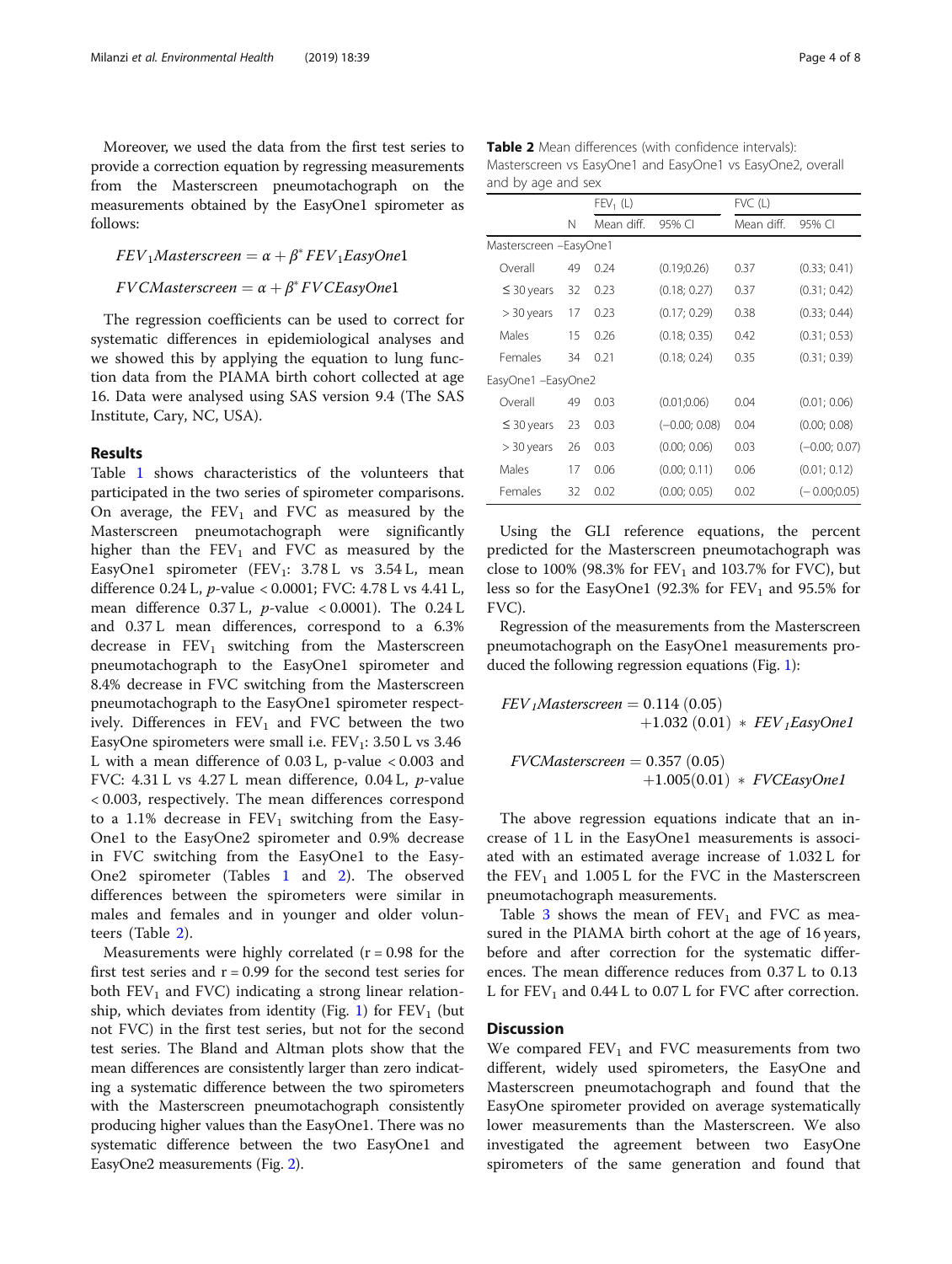

<span id="page-4-0"></span>

measurements were comparable, but with a small significant difference.

In epidemiological studies, lung function measurements can be performed using more than one spirometer of the same type or different types. This study showed a systematic difference between two types of spirometers used in the PIAMA birth cohort study [\[15](#page-7-0)]. We conducted this experiment in healthy volunteers for which the mean percent predicted  $FEV<sub>1</sub>$  and FVC was expected to be close to 100%. Based on reference equations provided by the GLI  $[14]$ , for none of the spirometers the mean percent  $FEV<sub>1</sub>$  and FVC was exactly 100%, but percentages were closer to 100% for the Masterscreen pneumotachograph than the EasyOne1 especially

for  $FEV<sub>1</sub>$ . The lower percent predicted lung function for the EasyOne1 suggests that the EasyOne spirometer may be more likely to overestimate the percentage of subjects with a clinically low lung function in a setting where different spirometers are used. This has been previously demonstrated in a comparison involving the EasyOne spirometer and a water-sealed spirometer (Collins, Stead-Wells) where underestimated values of both  $FEV<sub>1</sub>$ and FVC from the EasyOne spirometer and consequently higher prevalence rates of airway obstruction were observed  $[16]$  $[16]$  $[16]$ . It is important to note that the GLI reference equations are not universally applicable. However, these equations are based on an extensive database and studies in the Netherlands have shown that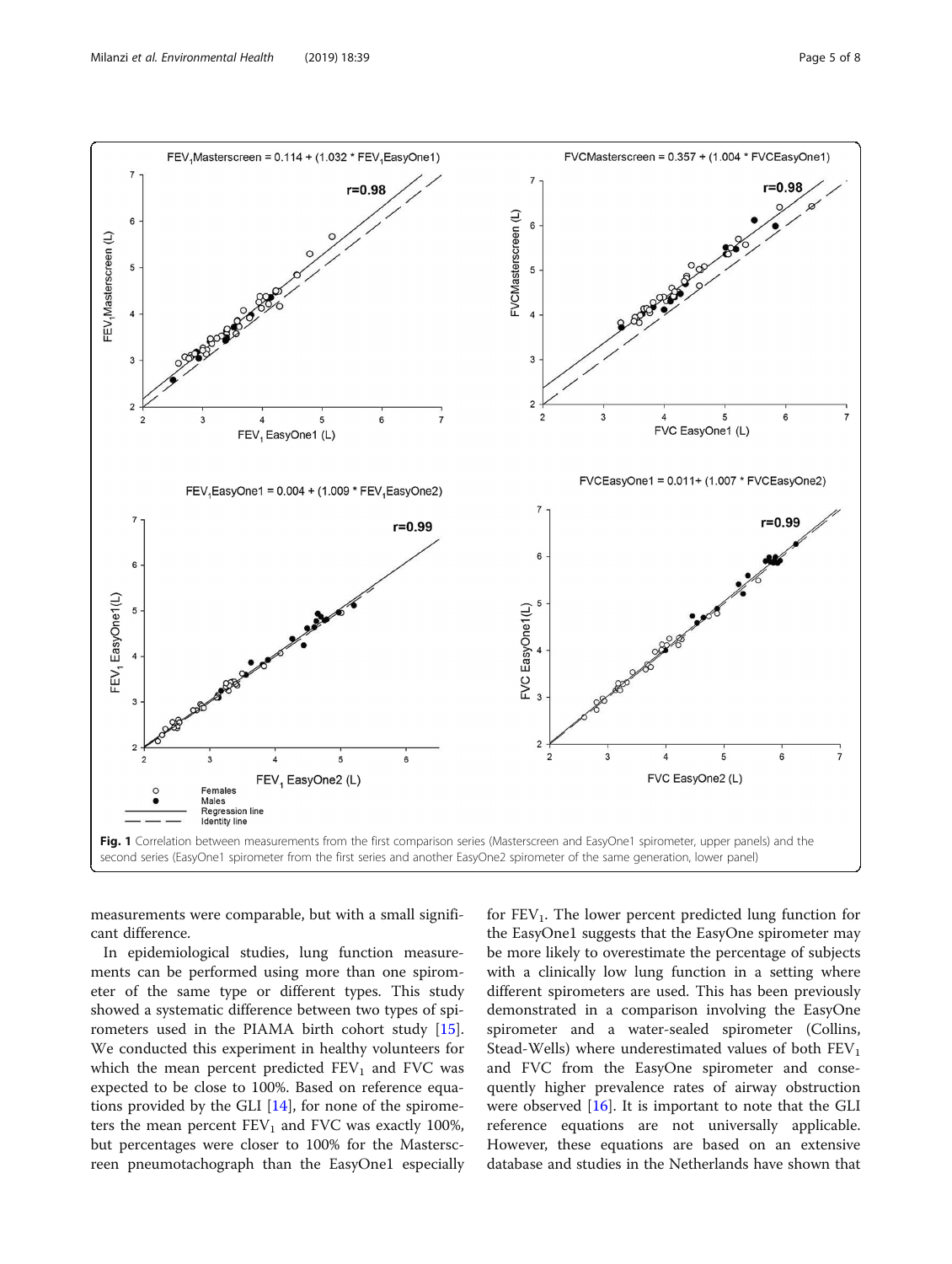

<span id="page-5-0"></span>

Table 3 Means of corrected lung function measurements from PIAMA lung function data

|                       | Uncorrected Mean (95% CI)     | Corrected Mean (95% CI)       |
|-----------------------|-------------------------------|-------------------------------|
| Overall FEV1 (L)      | 3.81 (3.75; 3.86)             | 3.94 (3.89; 4.00)             |
| FEV1_EasyOne1 (L)     | 3.65 (3.58; 3.72)             | 3.88 (3.81; 3.95)             |
| FEV1 Masterscreen (L) | $4.03$ $(3.95; 4.11)$         | $4.03$ $(3.95; 4.11)$         |
| Mean difference (L)   | $-0.37$ ( $-0.47$ ; $-0.26$ ) | $-0.13$ ( $-0.24$ ; $-0.03$ ) |
| Overall FVC (L)       | 4.48 (4.42; 4.55)             | 4.70 (4.64; 4.77)             |
| FVC_EasyOne1 (L)      | 4.30 (4.21; 4.38)             | 4.67 (4.59;4.76)              |
| FVC Masterscreen (L)  | 4.74 (4.64; 4.84)             | 4.74 (4.64; 4.84)             |
| Mean difference (L)   | $-0.44$ ( $-0.56$ ; $-0.31$ ) | $-0.07$ ( $-0.19$ ; 0.07)     |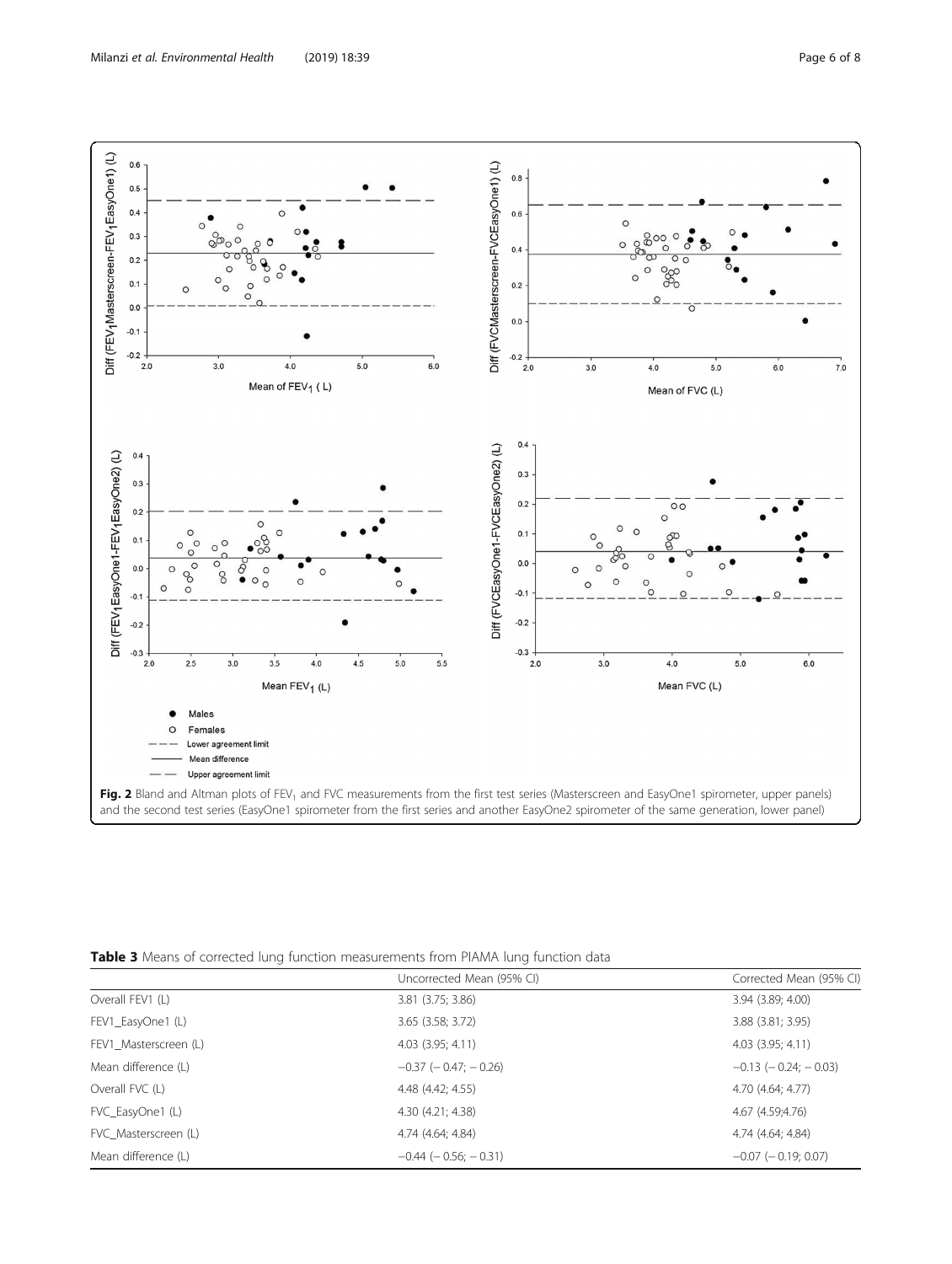measurements in the Dutch population generally agree with the GLI references values in adults [[17](#page-7-0)]. We therefore believe these equations are most likely suitable for our current study population as the Masterscreen-Easy-One comparison population was 100% Dutch. It is advised that regardless of which reference equations are used, clinical decisions should never be based solely on lung function test results but backed up with complementary laboratory clinical and physical findings [[18\]](#page-7-0).

Several studies have conducted similar experiments comparing different types of spirometers, handheld/office and standard laboratory spirometers both in clinical and research settings  $[2-4, 19-22]$  $[2-4, 19-22]$  $[2-4, 19-22]$  $[2-4, 19-22]$  $[2-4, 19-22]$  $[2-4, 19-22]$  $[2-4, 19-22]$ , with the comparisons also used as quality control procedure in international multicentre epidemiological studies [\[23](#page-7-0), [24\]](#page-7-0). High correlations were observed throughout these studies, but significant systematic differences between spirometers in some of the studies [[2](#page-7-0), [19,](#page-7-0) [20](#page-7-0)] suggest that measurements from different spirometers are not always comparable. Kunzli et al. [\[4](#page-7-0)] conducted a study comparing eight flow sensing spirometers of the same type (Sensormedics 2200) and found that the new generation of Sensormedics  $(V_{\text{max}})$  gave systematically lower results than the older generation. Based on this comparison, an informed decision on choice of spirometers to use for their follow up study was made by excluding the new generation spirometers in the SALPADIA cohort. Similar practical changes were made in another study based on a similar comparison [\[23\]](#page-7-0). Small systematically lower FVC and  $FEV<sub>1</sub>$  at follow-up, may eventually translate into erroneous deficits of lung function in the studied population, leading to erroneous conclusions about the effect of environmental, biologic or life-style factors on lung function changes [[2](#page-7-0)]. Use of different types of lung function spirometers in the same study can be less detrimental if comparability is established and if necessary any systematic differences corrected.

The source of the observed differences between the Masterscreen pneumotachograph and the EasyOne spirometer is unclear. The Masterscreen pneumotachograph was routinely calibrated for each session as per requirement. The EasyOne spirometers are made to require no calibration but were occasionally checked using a calibration syringe. Both spirometers were therefore thoroughly checked as regards calibration such that chances that the observed differences are due to calibration differences are minimal. However, the following limitations should be considered: two experienced technicians performed the first test series (one with the Masterscreen pneumotachograph and one with the EasyOne) and one of them performed all measurements of the second test series. We designed the comparison of the Masterscreen pneumotachograph and EasyOne spirometers such that different technicians operated the different spirometers to imitate a real multicentre study. While the technicians were highly trained and experienced, due to the study design it was impossible to disentangle differences between spirometers from differences between technicians. Consequently, part of the observed difference between spirometers may be attributable to differences between technicians. The provided correction equation thus simultaneously corrects for the technician and device effect and may not be generalizable to other studies where different technicians are involved. However, it is expected that the calibration method can be applied accordingly. We were not able to assess the external validity of the correction for spirometry measurements outside the PIAMA population, but it has been used before to correct spirometry measurements [\[6\]](#page-7-0) and the method has been validated in other fields of epidemiology [\[25\]](#page-7-0). We used self-reported instead of measured height and weight for the in total 98 volunteers that participated in the comparisons of the spirometers. Since spirometers were compared within persons, and consequently height and weight did not differ between the spirometers that were compared within a series, this does not affect the observed differences between spirometers. Self-reported height might be a source of bias when applying the GLI equations as height values may be over−/underreported. Weight is not used in the GLI equations to estimate percent predicted lung function and therefore poses no risk of bias. Studies of the agreement between self-reported and measured weight and height provided inconsistent results, some suggested good agreement [\[26](#page-7-0), [27\]](#page-7-0), while others reported significant discrepancies mainly in overweight/obese individuals [[28](#page-7-0), [29](#page-7-0)]. It is also not clear to what extent the systematic differences between the two spirometers can be attributed to hardware as computer software has been identified as another as major source of discrepancies between spirometers [\[30\]](#page-7-0).

The strength of this study is that the order of the spirometers was randomized to minimize influences of personal characteristics and differences due to study design. We observed high precision of the regression parameter estimates, which highly suggests that the sample size in our experiment is not a concern.

#### Conclusion

We observed systematic differences between lung function measurements from two spirometers of different types. Epidemiological researchers need to be aware of these potential systematic differences and correct for them in the analyses using methods such as regression calibration.

#### Abbreviations

FEV<sub>1</sub>: Forced expiratory flow in 1 second; FVC: Forced vital capacity; GLI: Global Lung Function Initiative; PIAMA: Prevention and incidence of asthma and mite allergy

#### Funding

The research leading to these results has received funding from Dutch Lung Foundation (Project number 4.1.14.001). The funders did not play any role in